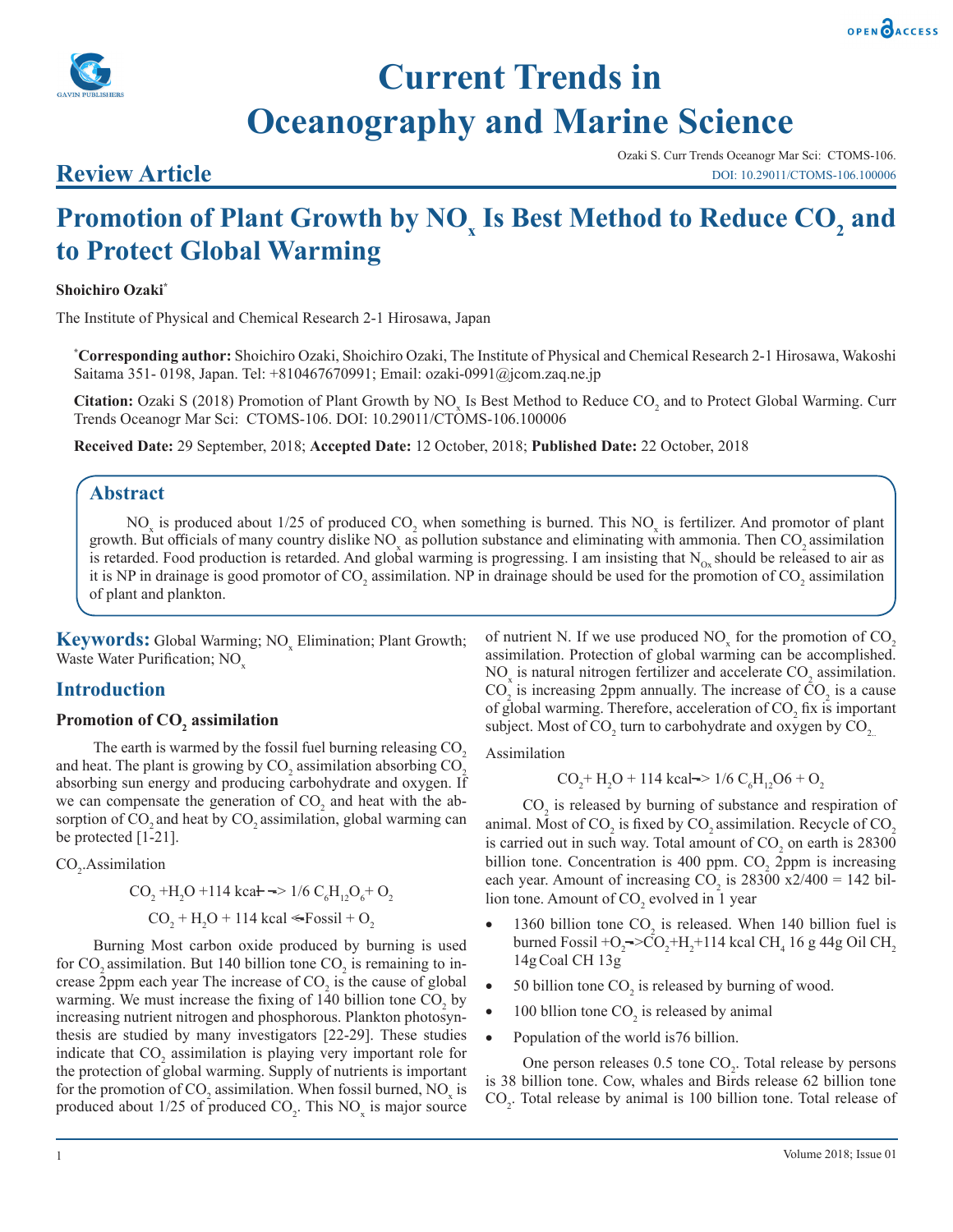Citation: Ozaki S (2018) Promotion of Plant Growth by NO<sub>x</sub> Is Best Method to Reduce CO<sub>2</sub> and to Protect Global Warming. Curr Trends Oceanogr Mar Sci: CTOMS-106. DOI: 10.29011/CTOMS-106.100006

the world is  $360+50+100 = 510$  billion tone. CO<sub>2</sub> fixed by CO<sub>2</sub> assimilation can be calculated by subtracting increased CO<sub>2</sub> amount 142 billion tone from produced CO<sub>2</sub> 510 billion tone 510 - 142 = 368 billion tone. If we can fix 510 billion tone CO<sub>2</sub>, we can protect global warning. But actually only 383billion tone CO<sub>2</sub> is fixed, we must fix 142 billion tone CO<sub>2</sub> by promotion of CO<sub>2</sub> assimilation by NOx. Each country must fix their responsible amount of CO<sub>2</sub>. Responsible amount can be calculated by the equation CO<sub>2</sub> (res) = CO<sub>2</sub> (emission) x 142/360(0.393).

Most emitted CO<sub>2</sub> is fixed by CO<sub>2</sub> assimilation. CO<sub>2</sub> increase is calculated based by CO<sub>2</sub> emission minus fixable CO<sub>2</sub>. CO<sub>2</sub> increase of 10 countries is shown at (Table 1). 10 K tone  $CO_2$  can be fixed at 1 km2 wood and 10 k tone  $CO_2$  is fixed at 1 km2 cultivated land. Then we can calculate fixable  $CO_2$  by area Km<sup>2</sup> multiply 10 k tone.

| Country    | CO <sub>, em</sub><br>billion t | CO <sub>,res</sub><br>bill t | $\frac{NO_x}{bill}$ | Area<br>$\rm km^2$    | FixableCO <sub>2</sub><br>kt | CO <sub>2</sub> increase<br>bill 1 |
|------------|---------------------------------|------------------------------|---------------------|-----------------------|------------------------------|------------------------------------|
| World      | 360                             | 142                          | 14.4                |                       |                              | 142                                |
| China      | 106.4                           | 41,9                         | 4.25                | $1.0x10^{7}$          | $1x\ 10^{10}$                | 5                                  |
| <b>USA</b> | 51                              | $20\,$                       | $\mathfrak{2}$      | $9.5x10^{6}$          | 9.5x109                      | $\boldsymbol{0}$                   |
| India      | 24.6                            | 9.69                         | $\mathbf{1}$        | $3.2x10^{6}$          | $3.2x$ 1 0 <sup>9</sup>      | $\boldsymbol{0}$                   |
| Russia     | 19.6                            | 7.72                         | 0.63                | $3.2x10^{6}$          | $3.2x 10^9$                  | $\boldsymbol{0}$                   |
| Japan      | 12.5                            | 4.92                         | 0.5                 | $3.8 \times 10^{5}$   | $3.3 \times 10^8$            | 9.2                                |
| Germany    | 7.8                             | 2,95                         | 0.31                | $3.5x10^{5}$          | $3.5x10^{8}$                 | 4.3                                |
| Iran       | 6.3                             | 2.48                         | 0.25                | $1.6x10^{6}$          | $1.6x10^{6}$                 | 6.3                                |
| Canada     | 5.6                             | 2.24                         | 0.22                | $1.0x10^{8}$          | $1\mathrm{x}$ $10^{10}$      | $\boldsymbol{0}$                   |
| Indonesia  | 5                               | 1.99                         | 0.2                 | $1.9x10^{6}$          | $1.9x10^{6}$                 | 3.7                                |
| U.K        | $\overline{4}$                  | 1.58                         | 0.16                | 2.4 x 10 <sup>4</sup> | 2.4x 10 <sup>8</sup>         | 1.6                                |
| Turkey     | 4                               | 1.58                         | 0.16                | $7.8x10^{5}$          | $7.8x10^{5}$                 | 3.2                                |
| Italy      | 3.5                             | 1.38                         | 0.14                | $2.0x10^{5}$          | $3.0x10^{8}$                 | 0.5                                |
| France     | 3.3.                            | 1.37                         | 0.13                | $6.4x10^{5}$          | $8.4x10^{8}$                 | $\boldsymbol{0}$                   |

**Table 1:** CO<sub>2</sub> em (CO<sub>2</sub> emission), NO<sub>x</sub> con (NO<sub>x</sub> concentration in exhaust gas), electricity, price, fish, CO<sub>2</sub> plankton, GDP growth rate of 8 countries.

Six countries listed at the table look like able to fix emitted  $\text{CO}_2$  by  $\text{CO}_2$  assimilation because area is wide enough. Japan, Germany, Iran, United Kingdom Turkey and Italy cannot fix  $CO_2$  at his country Because areas are narrow. Japan emitted  $1.2x$   $10<sup>9</sup>$  k tone  $\text{CO}_2$  in 2015. Japan has area 3 .8 x 10<sup>5</sup>. Fixable  $\text{CO}_2$  is 3.3 x 10<sup>8</sup> k tones. Japan increasing 9.2 billion tone  $CO<sub>2</sub>$ . Japan must decrease 9.2 billion tone  $CO<sub>2</sub>$ , United Kingdom and Italy are being increasing CO<sub>2</sub>. These 3 country are surrounded by sea. These country can decrease  $CO_2$  by Plankton  $CO_2$ assimilation at sea. Total  $CO_2$  emission of the world is  $3.6 \times 10^{10}$  kt. We must decrease CO<sub>2</sub> emission by the promotion of plankton  $CO_2$  assimilation by using  $NO_x$ .

#### **NO<sub>x</sub>** Is Promotor of Plant Growth. NO<sub>x</sub> Elimination Should Be **Stopped**

 $NO<sub>x</sub>$  is produced as a byproduct of  $CO<sub>2</sub>$ , when something

is burned. Nature set up the amount of  $NO<sub>x</sub>$  to produce same ratio plant to be produced.  $NO_x/CO_2 = 1/25$  as composition of plant N/  $C= 1/25$ . When 25 tone  $CO_2$  is produced 1tone NO<sub>x</sub> is produced. As C/N ratio of plant is around 5/1-50/1 (average 25/1). [30]. Nature has systems to change  $N_2$  to nutrient nitrogen. By thunder [31-32], the high temperature at fire place for cooking, warming up of room by burning of wood, by forest fire, by forest burning, by bonfire, and also burning of fossil fuel, following reactions proceed

$$
1/2 N_2 + 1/2 O_2
$$
----->NO - 21.6 kcal

Burning of 1 kg dry wood produce  $1x \frac{44}{30} = 1.47 \text{ kg CO}$ , and 1.47x  $1/25 = 59g \text{ NO}_x$ . 1 lighting of thunder produce 7 kg NO<sub>x</sub>. About 4 million thunder in one day and about  $3 \times 10^7$  t NOx is produced in one year.  $NO_x$  is a mixture of 90% NO and 10%  $NO_2$ .  $NO<sub>x</sub>$  is dissolved in rain and give nutrient nitric acid and promote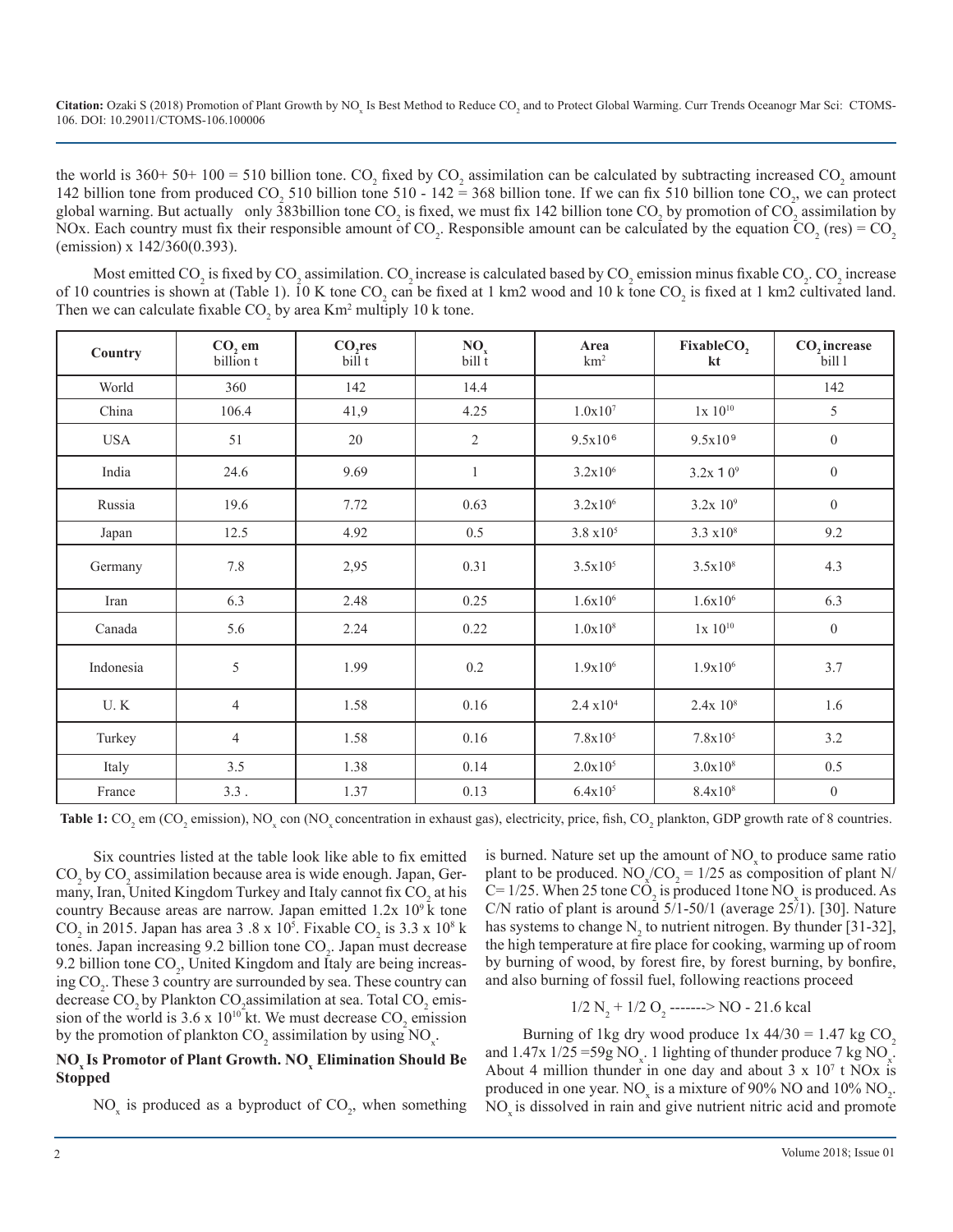Citation: Ozaki S (2018) Promotion of Plant Growth by NO<sub>x</sub> Is Best Method to Reduce CO<sub>2</sub> and to Protect Global Warming. Curr Trends Oceanogr Mar Sci: CTOMS-106. DOI: 10.29011/CTOMS-106.100006

the growth of plant and plankton. The earth was boon and plant appeared. and plant eat  $CO_2$ ,  $H_2O$  and nutrient N, P, and plant is burned then NO<sub>v</sub> is produced to recover lost plant. When no burning material present, like sea district, thunder storms make  $NO<sub>x</sub>$ . We should not against nature. We should use  $NO<sub>x</sub>$  as it is. In 2015 fossil 140 billion tone was burned and  $CO<sub>2</sub>$  360 billion tone and  $NO_{x}$  14.4 billion tone are produced. If we use all  $NO_{x}$  for the fixing of  $CO_2$ , we can 14.4x25x108 = 360 tone  $CO_2$ . NO<sub>x</sub> elimination should be stopped (Table 2).  $NO_x$  is hated as pollution gas causing illness. Many governments of developed countries like USA, Japan, Germany, UK, France and Italy set up very strict law to eliminate  $NO_x$  in burned gas and forced to eliminate  $NO_x$  using ammonia. Amount of  $NO<sub>x</sub>$  is huge amount 14.4 billion tone. To eliminate  $NO<sub>x</sub>$ , huge amount of ammonia is necessary and huge amount of fossil is used. These governments put emphasis on tox-

icity of NO<sub>x</sub> than the utility of NO<sub>x</sub>.

$$
4NO + 4NH_3 + O_2 \longrightarrow 4 N_2 + 6 H_2O
$$

To destroy one fertilizer by other fertilizer is tremendous loss of natural resources. Elimination of  $NO<sub>x</sub>$  is promoting global warming by three ways. One is retardation of  $CO<sub>2</sub>$  fix. Retardation of plant, plankton growth. Two is increase of  $CO_2$  by using much butane. Three is consumption of precious fuel for the production of ammonia. Amount of  $NO<sub>x</sub>$  is so big. China produce 0.9 billion tone urea as fertilizer. China producing  $4.25$  billion tone NO<sub>x</sub>. Japan producing 2 million tone nitrogen fertilizer and 50 million tone  $NO<sub>x</sub>$ .

I wish to propose plan that if  $NO<sub>x</sub>$  elimination is stopped and if waste water purification is stopped, global warming can be stopped.

| Country    | $CO$ , em bill t | $NO_{x}$ con g/kWh | El price c/kWh | Fish mill t | CO <sub>2</sub> fplankton<br>bill t | <b>GDP</b> growth rate<br>$[33]$ . |
|------------|------------------|--------------------|----------------|-------------|-------------------------------------|------------------------------------|
| China      | 106.4            | 1.6                | $1.5 - 4.5$    | 79.38       | 19.8                                | 6.92                               |
| India      | 24.5             | 1.6                |                | 10.11       | 2,0                                 | 7.1                                |
| Canada     | 5.5              | 1.3                | 8.1            | 1.05        | 0.25                                | 1.4                                |
| UK         | $\overline{4}$   | 1.3                | 15.4           | 0.91        | 0.002                               | 1.8                                |
| Germany    | 7.7              |                    | 32             | 0.29        | 0.07                                | 1.85                               |
| <b>USA</b> | 51.7             | 0.5                | 12             | 6.05        | 0.5                                 | 1.48                               |
| Italy      | 3.5              | 0.5                | 28             | 0.34        | 0.008                               | 0.86                               |
| Japan      | 12.5             | 0.1                | 24             | 4.6         | 0.11                                | 1.01                               |

**Table 2**:  $CO_2$  em,  $NO_x$  concentration, electricity price, fish,  $CO_2$  fplankton, GDP of 8 countries.

The country does not do NO<sub>y</sub> elimination. 1. Need not fossil to eliminate  $NO_x^2$ . Can have enough  $NO_x^2$  and can promote  $CO_2^2$ assimilation. 3 Electricity price is low. 4. Can produce much fish and grain. 5. Can get high GDP growth rate. China 6.92%, India 7.10%.6. becoming rich. The country does  $NO<sub>x</sub>$  elimination show high electricity price, poor fish production, poor  $CO_2$  assimilation, low GDP growth rate. USA 1.48 %, Germany 1.85%, UK 1.8%, Japan 1.0%, Italy  $0.88\%$ . Becoming poor. These facts indicate NO<sub>x</sub> elimination give bad effect on electricity price, fish production, GDP,  $CO<sub>2</sub>$  [assimilation, protection on global warming and econo](https://www.omicsonline.org/open-access/global-warming-can-be-protected-by-promotion-of-co2-assimilationusing-nox-2332-2594-1000171.php?aid=80180)my.  $NO<sub>x</sub>$  elimination should be stopped.

### **Conclusion**

Promotion of  $CO_2$  assimilation is essential for the protection of global warming. Increase of nutrient nitrogen and phosphorous is essential for the protection of global warming Stopping of NO<sub>x</sub> elimination and stopping of waste water purification are essential for the increase of NP and for the protection of global warming.

#### **References**

- 1. Ozaki S (1993) Recycle of nitrogen and phosphorous for the increase of food production New Food Industry 35: 33-39.
- 2. [Ozaki S \(2016\) Methods to protect global warming. Adv Tech Biol Med](https://www.esciencecentral.org/journals/methods-to-protect-global-warming-2379-1764-1000181.php?aid=74286)  4: 181.
- 3. Ozaki S (2016) Methods to protect global warming, Food production increase way. New Food Industry 58: 47-52
- 4. [Ozaki S \(2016\) Global warming can be protected by promotion of](https://www.omicsonline.org/open-access/global-warming-can-be-protected-by-promotion-of-co2-assimilationusing-nox-2332-2594-1000171.php?aid=80180)   $\text{CO}_2$  assimilation using NO<sub>x</sub>. Journal of Climatology & Weather Fore[casting](https://www.omicsonline.org/open-access/global-warming-can-be-protected-by-promotion-of-co2-assimilationusing-nox-2332-2594-1000171.php?aid=80180) 4: 171.
- 5. [Ozaki S \(2016\) Global warming can be protected by promotion of](https://www.omicsonline.org/open-access/global-warming-can-be-protected-by-promotion-of-plankton-co2assimilation-2155-9910-1000213.php?aid=82195)  plankton CO<sub>2</sub> assimilation. Journal of Marine Science: Research & [Development 6: 213.](https://www.omicsonline.org/open-access/global-warming-can-be-protected-by-promotion-of-plankton-co2assimilation-2155-9910-1000213.php?aid=82195)
- Ozaki S (2017) Method to protect global warming by promotion of CO<sub>2</sub> assimilation and method to reactivate fish industry. New Food Industry 3: 61-70.
- 7. Ozaki S (2017) NO<sub>x</sub> is Best Compound to Reduce CO<sub>2</sub>. Eur J Exp Biol [7:12.](http://www.imedpub.com/articles/nox-is-best-compound-to-reduce-co2.pdf)